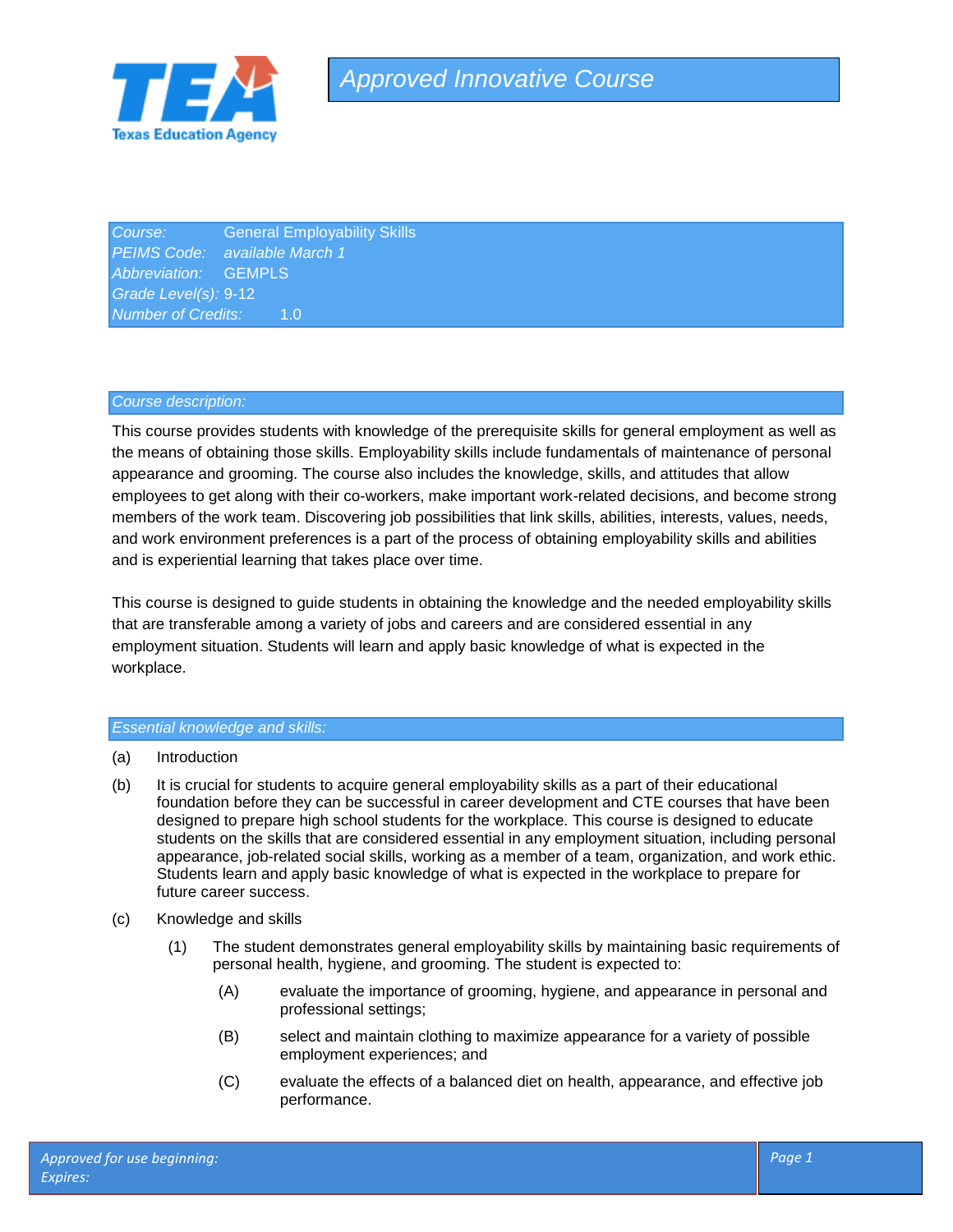

- (2) The student demonstrates social interaction skills necessary for personal and career success. The student is expected to:
	- (A) demonstrate conventional social behaviors when interacting with peers and adults in work-based scenarios by:
		- (i) using appropriate greetings;
		- (ii) saying please and thank you;
		- (iii) giving and receiving compliments;
		- (iv) giving and receiving apologies;
		- (v) accepting consequences for actions and learning from mistakes;
		- (vi) differentiating between interactions at work and outside of work;
		- (vii) accepting feedback concerning various job behaviors; and
	- (B) practice social skills in work-based scenarios by:
		- (i) working effectively under different styles of supervision;
		- (ii) working cooperatively as a member of a team;
		- (iii) working effectively with people who have different personalities;
		- (iv) helping others when asked or without being asked; and
		- (v) demonstrating appropriate interactions with authority figures.
- (3) The student demonstrates personal characteristics that will result in success in the workplace. The student is expected to:
	- (A) apply effective management skills, such as time management and organization, to facilitate task completion;
	- (B) use specific verbal and written language to communicate needs and ideas;
	- (C) apply problem-solving strategies for effective decision making;
	- (D) practice strategies for negotiation and conflict resolution;
	- (E) demonstrate effective communication skills including verbal, non-verbal, written, and electronic;
	- (F) set long-term goals and short-term objectives for personal growth; and
	- (G) apply stress management techniques.
- (4) The student demonstrates employability skills for success in a variety of job settings. The student is expected to:
	- (A) evaluate interests, abilities, values, and work environment preferences related to career choices;
	- (B) identify expectations of employers such as having a positive attitude, selfreliance, staying on task, being punctual, and displaying initiative;
	- (C) set long-term goals, short-term objectives, and develop action plans related to professional growth;
	- (D) exhibit general employability skills such as regular attendance, team member contributions, and timely task completion;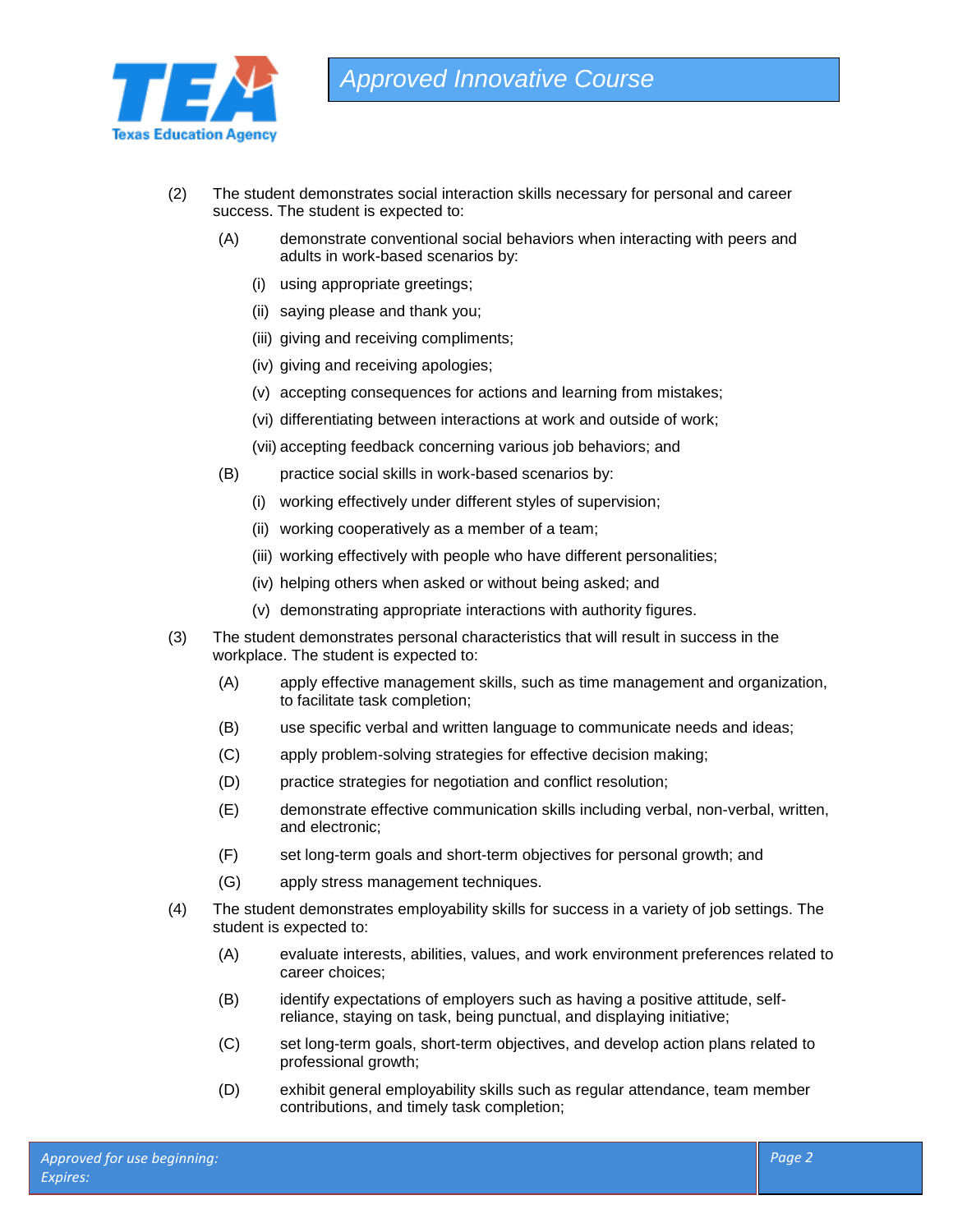

- (E) practice the development of positive interpersonal skills in the workplace through role-play; and
- (F) demonstrate appropriate self-advocacy skills.
- (5) The student explores the Career Clusters as defined by the U.S. Department of Education. The student is expected to:
	- (A) identify at least two Career Clusters that correlate to the results of career interest and aptitude assessments;
	- (B) conduct in-depth studies of one or more Career Clusters of interest to determine career opportunities in that cluster;
	- (C) analyze employability skills found in employment advertisements and databases such as Help Wanted Online in the individual career areas of interest;
	- (D) present an analysis of employability skill findings related to personal career interests;
	- (E) research and present on current topics in employability skills using human resources publications and other sources of scholarly and professional material;
	- (F) identify academic and technical high school courses related to career choices of interest to the student;
	- (G) compare the educational requirements for careers of personal interest; and
	- (H) create and present an individualized plan of study for at least one career, including the results of personal, financial, and career planning resources, such as Reality Check.
- (6) The student explores topics related to job searches and interviews. The student is expected to:
	- (A) experiment with the various modes by which a thorough job search can be conducted;
	- (B) identify the different types of employment interviews that are possible;
	- (C) practice possible answers to anticipated questions asked at interviews;
	- (D) demonstrate understanding of the components of interviews including before, during, and after the interview, such as preparation/research, initial interview questions, employers' expectations, and listening and responding; and
	- (E) engage in successful interview strategies through various activities, such as role playing, practice interviews, demonstrations, and evaluations of sample interview case studies.
- (7) The student demonstrates an understanding of the transition to new employment. The student is expected to:
	- (A) describe the purpose and importance of new employee orientation;
	- (B) describe how group initiation may occur in the workplace;
	- (C) discuss employee benefits, such as pay and health insurance;
	- (D) explain the purpose of a new employee introductory period;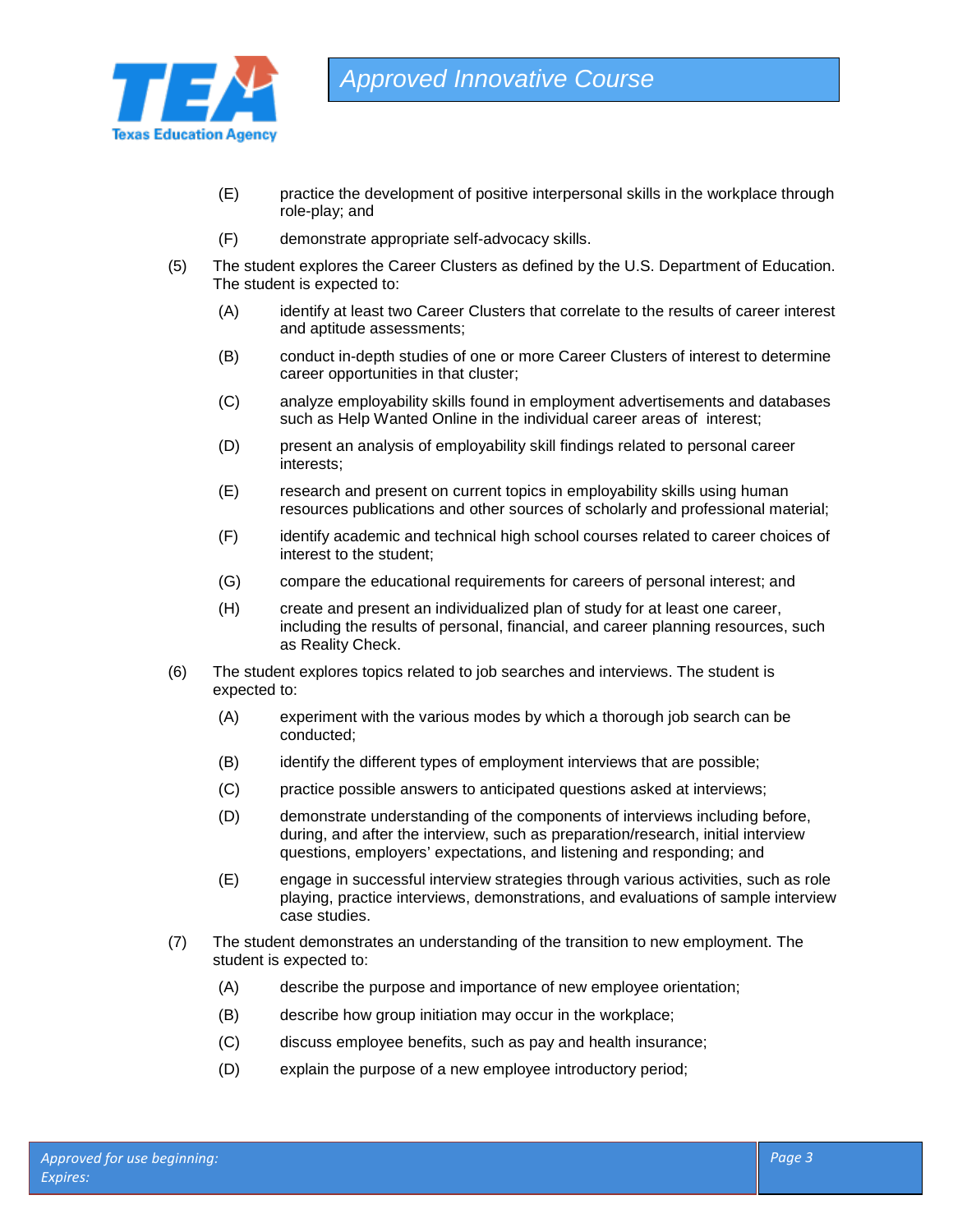

- (E) describe the need to understand jargon, language, and vocabulary particular to a position;
- (F) research the kinds of policies and procedures typically found in a workplace;
- (G) interpret organizational charts;
- (H) compare various work styles and settings such as working alone versus working collaboratively; working indoors versus working outdoors; or being a team lead versus a team member;
- (I) define and explain the various emotions that may accompany new or initial employment, such as feeling overwhelmed, lonely, anxious, dependent, excited, and/or motivated; and
- (J) research and present on various topics related to work/life balance.

*Description of specific student needs this course is designed to meet:*

Employability skills are those foundational skills necessary for obtaining, keeping, and succeeding in a job. Many students require purposefully structured experiences and instruction to guide them in understanding their own capabilities, their options, the adaptations they will need to make in the process of accommodating the new world of work to their personal and academic habits, values, and beliefs, and the general employability skills they need to be successful in the workplace. These skills encompass personal appearance, social skills, teamwork, dependability, organization, and work ethic. The ability to acquire and maintain employment relies heavily on the general employability knowledge and skills students learn in this course.

### *Major resources and materials:*

*Teaching Social Skills to Youth: A Step-by-Step Guide to 182 Basic to Complex Skills Plus Helpful Teaching Techniques,* 2nd Edition*.*

This guide features step-by-step component behaviors for 182 social skills – from basic to complex. Each skill has been task analyzed into its essential behavioral elements. Most of the steps in these skills will require additional discussion led by the teacher.

Dowd, T., & Tierney, J. (2005). *Teaching social skills to youth: A step-by-step guide to 182 basic to complex skills plus helpful teaching techniques*, (2nd Edition). Boys Town, Nebraska: Boys Town Press.

# *Top Ten Tips for Work Readiness*

This resource is a series of five CDs that provide work readiness lesson plans in a simple format of easy-to-use tips. Top Ten Tips for Work Readiness comprehensively covers the most important attributes for beginning and growing in a career. Each CD covers one major area of work readiness: The Job Search; Employability Skills; Business Skills; Communicating Effectively; and Business Etiquette. Each lesson gives ten tips with supporting information, a true/false evaluation, and an instructor's guide that contains suggestions for implementation.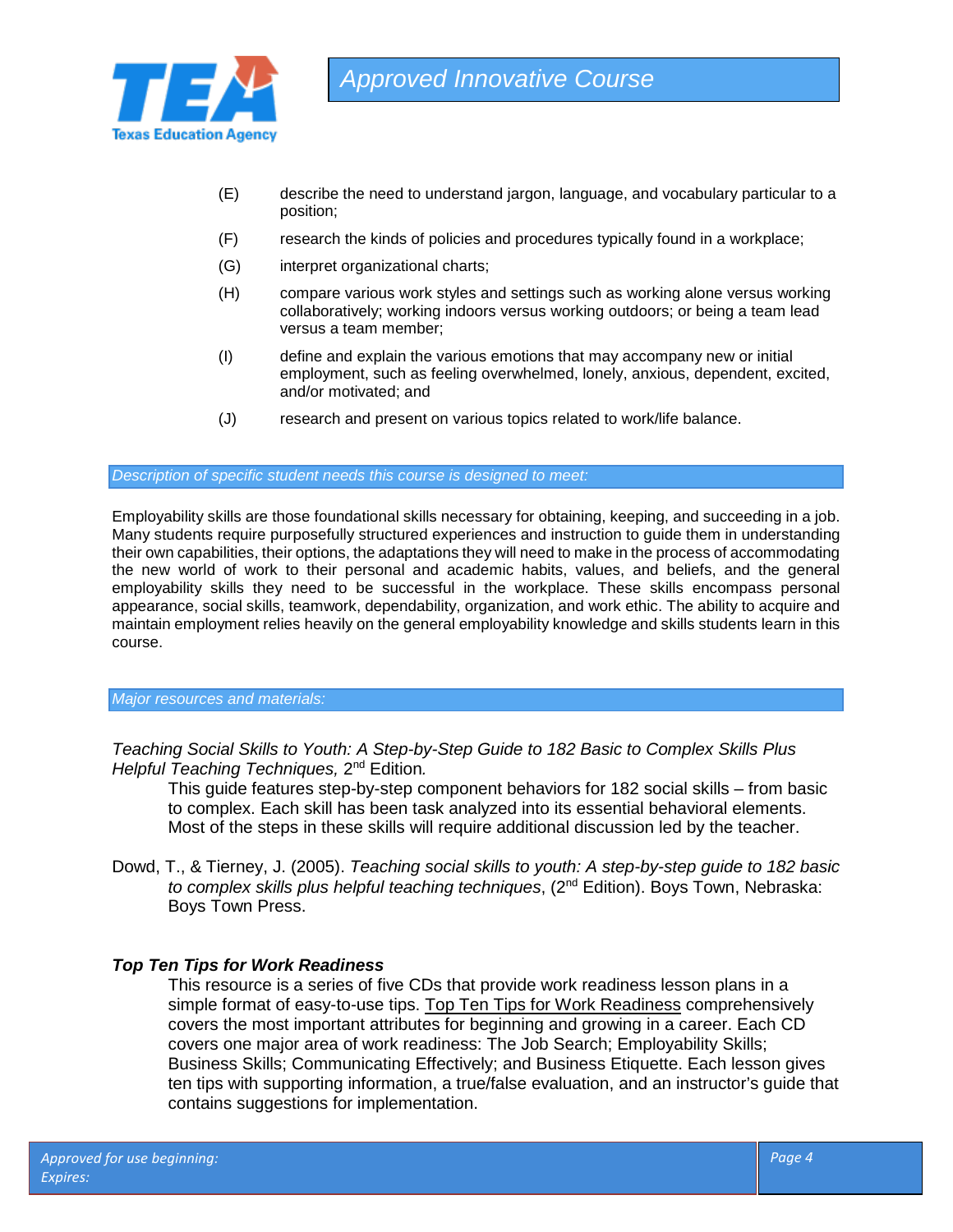

Career Solutions Publishing (2014). *Top ten tips for work readiness, (2nd Edition).* Berwyn, PA: Career Solutions Publishing.

# *Life Skills Health – Pearson/AGS Globe*

This textbook addresses the health issues and related decisions encountered by teenagers. Short, concise lessons hold students' interest. This resource allows students who read below grade level access to grade-level information by providing simple sentence structure and assistance with difficult vocabulary.

Pearson Education, (2007). *Life skills health, (Chapter 6).* Shoreview, MN: Pearson Education, Inc. publishing as Pearson AGS Globe.

## *Job-Related Social Skills*

The purpose of this curriculum is to teach social skills that will increase the opportunity for job success by providing instruction for 18 job-related social skills. The skill sequence is ordered from simple to complex, and the resource provides systematic instruction and repeated practice and feedback to the learner. Job Related Social Skills contains scripted lessons for the facilitation of group or individual lessons.

Lund, K. A. and Montague, M. (2009). *Job-related social skills: a curriculum for adolescents with special needs.* Reston, VA: Exceptional Innovations, Inc.

### *The Transitions Curriculum*

This curriculum is written in three volumes: Personal Management, Career Management, and Life Management. It was created for at risk students, and contains approximately 300 lessons with topics that will motivate students. The resource also has a number of hands-on activities. Each volume comes with a CD that contains a complete set of student handouts.

Fulton, L. and Silva, R. (2013). *The transitions curriculum,* (3rd Edition). Santa Barbara, CA*:*  James Stanfield Co.

# *Social Skills Lessons and Activities for Grades 7-12*

This curriculum is designed to teach crucial social skills by presenting them in a structured format and reinforcing them through role-play (rehearsal), practice, and independent use. Fifty-one lessons are included, addressing a variety of social skills, based on the belief that learning should be sequential and linked to community goals.

Began, R. W. (Ed.) (1996). *Social skills & activities for grades 7-12: A ready-to-use curriculum based on real-life situations to help you build children's self-esteem, self-control, respect*  for the rights of others, and a sense of responsibility for one's own actions. San Francisco, CA: Jossey-Bass Publishers.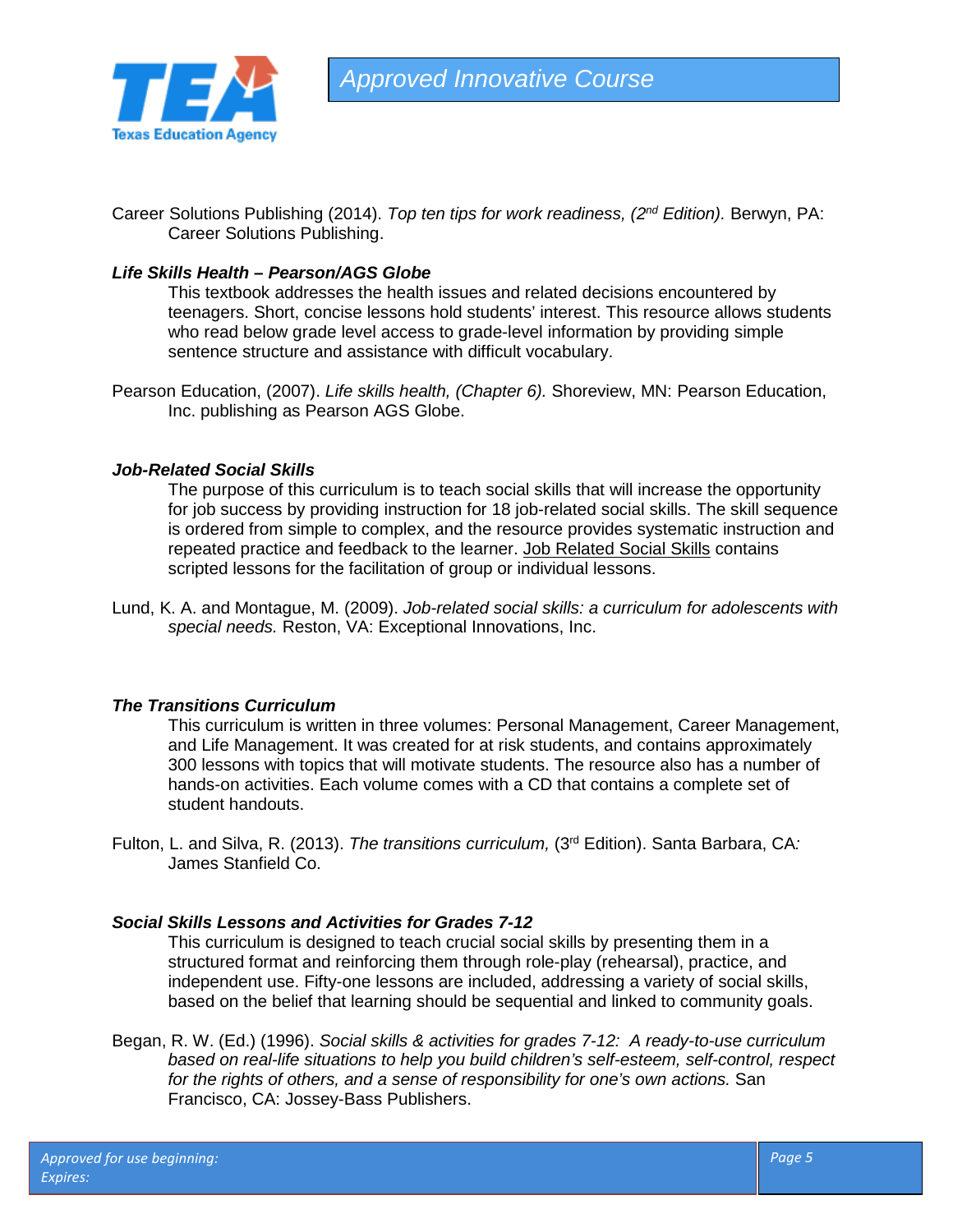

*Approved Innovative Course*

*"Texas Reality Check." Texas Reality Check | Home. N.p., n.d. Web. 03 Jan. 2017.*

*"The Conference Board Help Wanted OnLine®." The Conference Board Help Wanted OnLine®. N.p., n.d. Web. 03 Jan. 2017.*

*Recommended course activities:*

Activities – Sample lesson topics for each of the following skills:

- 1. General employability prerequisite skills
	- Appropriate hygiene and grooming
	- Appropriate clothing selection for the job
- 2. Social interaction skills
	- With peers
	- With adults
- 3. Skills for personal success
	- Personal management skills
	- Problem-solving skills
	- Conflict resolution and negotiation
	- **Effective communication**
	- Stress management
	- Setting goals and objectives
- 4. Employability skills
	- Self-reliance
	- **Flexibility**
	- Honesty
	- **Dependability**
	- **Punctuality**
	- **Attendance**
	- **Safety**
	- Teamwork
	- Leadership
	- Continued learning
	- Task completion

Sample activities:

- 1. Organizational skills and practices
- 2. Choosing appropriate clothing for work and interviews

*Suggested methods for evaluating student outcomes:*

- Teacher observations and data collection to determine knowledge and skills acquisition through summative and formative evaluations, such as classroom discussions, presentations, quizzes, and exams
- Lesson evaluations student demonstrates and practices: